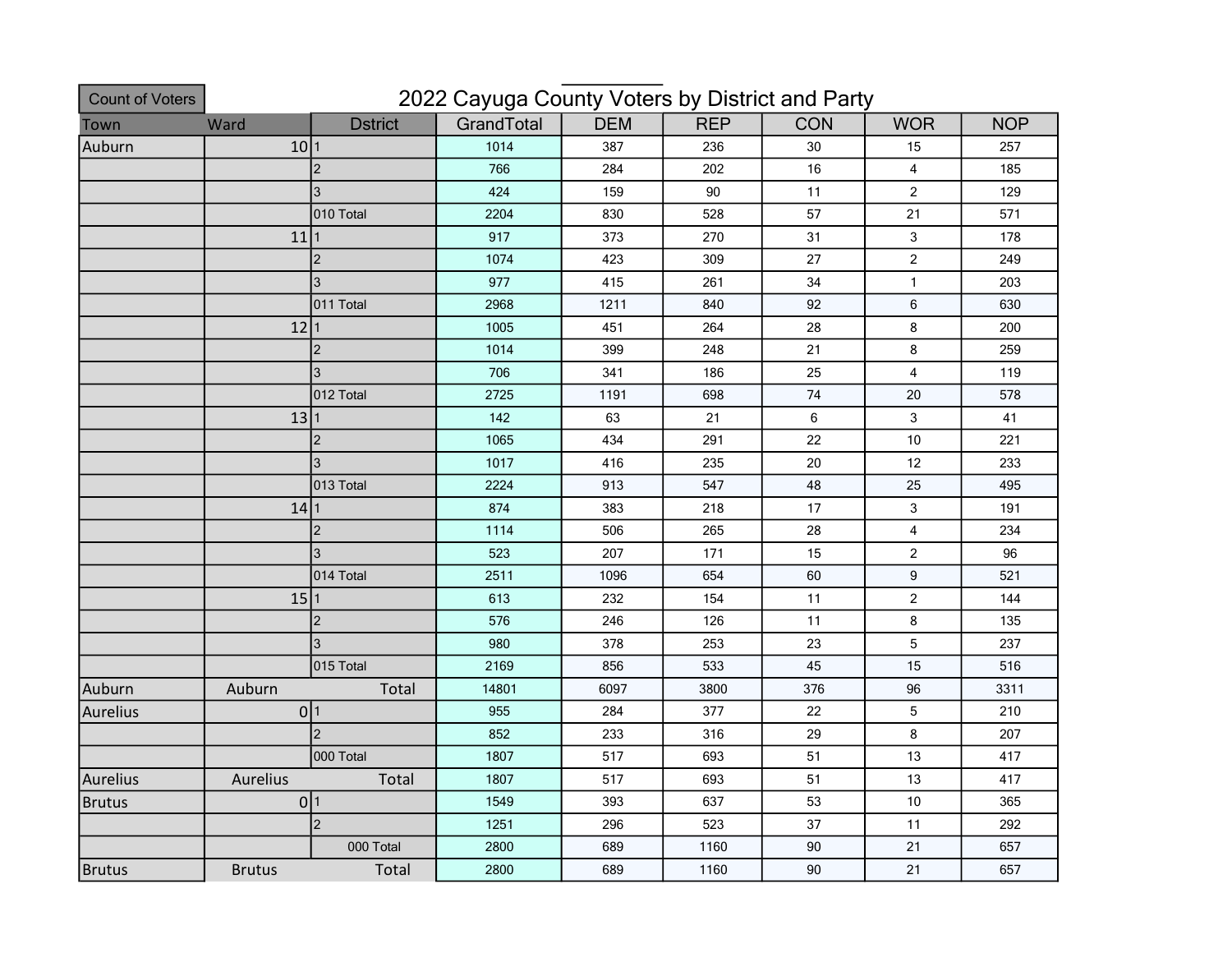| Cato         | 0 1             |           | 1706 | 351 | 754 | 47 | 6              | 426 |
|--------------|-----------------|-----------|------|-----|-----|----|----------------|-----|
|              |                 | 000 Total | 1706 | 351 | 754 | 47 | 6              | 426 |
| Cato         | Cato            | Total     | 1706 | 351 | 754 | 47 | 6              | 426 |
| Conquest     | 0 1             |           | 1090 | 253 | 443 | 45 | 11             | 261 |
|              |                 | 000 Total | 1090 | 253 | 443 | 45 | 11             | 261 |
| Conquest     | Conquest        | Total     | 1090 | 253 | 443 | 45 | 11             | 261 |
| Fleming      | 0 1             |           | 1103 | 387 | 405 | 51 | 3              | 206 |
|              | 2               |           | 784  | 216 | 315 | 33 | 3              | 171 |
|              |                 | 000 Total | 1887 | 603 | 720 | 84 | 6              | 377 |
| Fleming      | Fleming         | Total     | 1887 | 603 | 720 | 84 | 6              | 377 |
| Genoa        | 0 1             |           | 1219 | 370 | 518 | 33 | $\overline{7}$ | 216 |
|              |                 | 000 Total | 1219 | 370 | 518 | 33 | $\overline{7}$ | 216 |
| Genoa        | Genoa           | Total     | 1219 | 370 | 518 | 33 | $\overline{7}$ | 216 |
| Ira          | 0 1             |           | 1407 | 269 | 660 | 57 | 11             | 321 |
|              |                 | 000 Total | 1407 | 269 | 660 | 57 | 11             | 321 |
| Ira          | Ira             | Total     | 1407 | 269 | 660 | 57 | 11             | 321 |
| Ledyard      | 0 <sup>1</sup>  |           | 962  | 329 | 371 | 19 | 5              | 189 |
|              |                 | 000 Total | 962  | 329 | 371 | 19 | 5              | 189 |
| Ledyard      | Ledyard         | Total     | 962  | 329 | 371 | 19 | 5              | 189 |
| Locke        | 0 <sup>1</sup>  |           | 1138 | 287 | 484 | 26 | 11             | 242 |
|              |                 | 000 Total | 1138 | 287 | 484 | 26 | 11             | 242 |
| Locke        | Locke           | Total     | 1138 | 287 | 484 | 26 | 11             | 242 |
| Mentz        | 0 <sup>1</sup>  |           | 1352 | 324 | 556 | 53 | 8              | 336 |
|              |                 | 000 Total | 1352 | 324 | 556 | 53 | 8              | 336 |
| Mentz        | Mentz           | Total     | 1352 | 324 | 556 | 53 | 8              | 336 |
| Montezuma    | 0 <sup>1</sup>  |           | 749  | 183 | 290 | 13 | 5              | 199 |
|              |                 | 000 Total | 749  | 183 | 290 | 13 | 5              | 199 |
| Montezuma    | Montezuma       | Total     | 749  | 183 | 290 | 13 | 5              | 199 |
| Moravia      | 0 <sup>11</sup> |           | 1680 | 457 | 714 | 40 | 8              | 346 |
|              |                 | 000 Total | 1680 | 457 | 714 | 40 | 8              | 346 |
| Moravia      | Moravia         | Total     | 1680 | 457 | 714 | 40 | 8              | 346 |
| <b>Niles</b> | 0 <sup>1</sup>  |           | 855  | 245 | 376 | 11 | 5              | 166 |
|              |                 | 000 Total | 855  | 245 | 376 | 11 | 5              | 166 |
| <b>Niles</b> | <b>Niles</b>    | Total     | 855  | 245 | 376 | 11 | $\mathbf 5$    | 166 |
| Owasco       | 0 1             |           | 1382 | 439 | 530 | 43 | 6              | 280 |